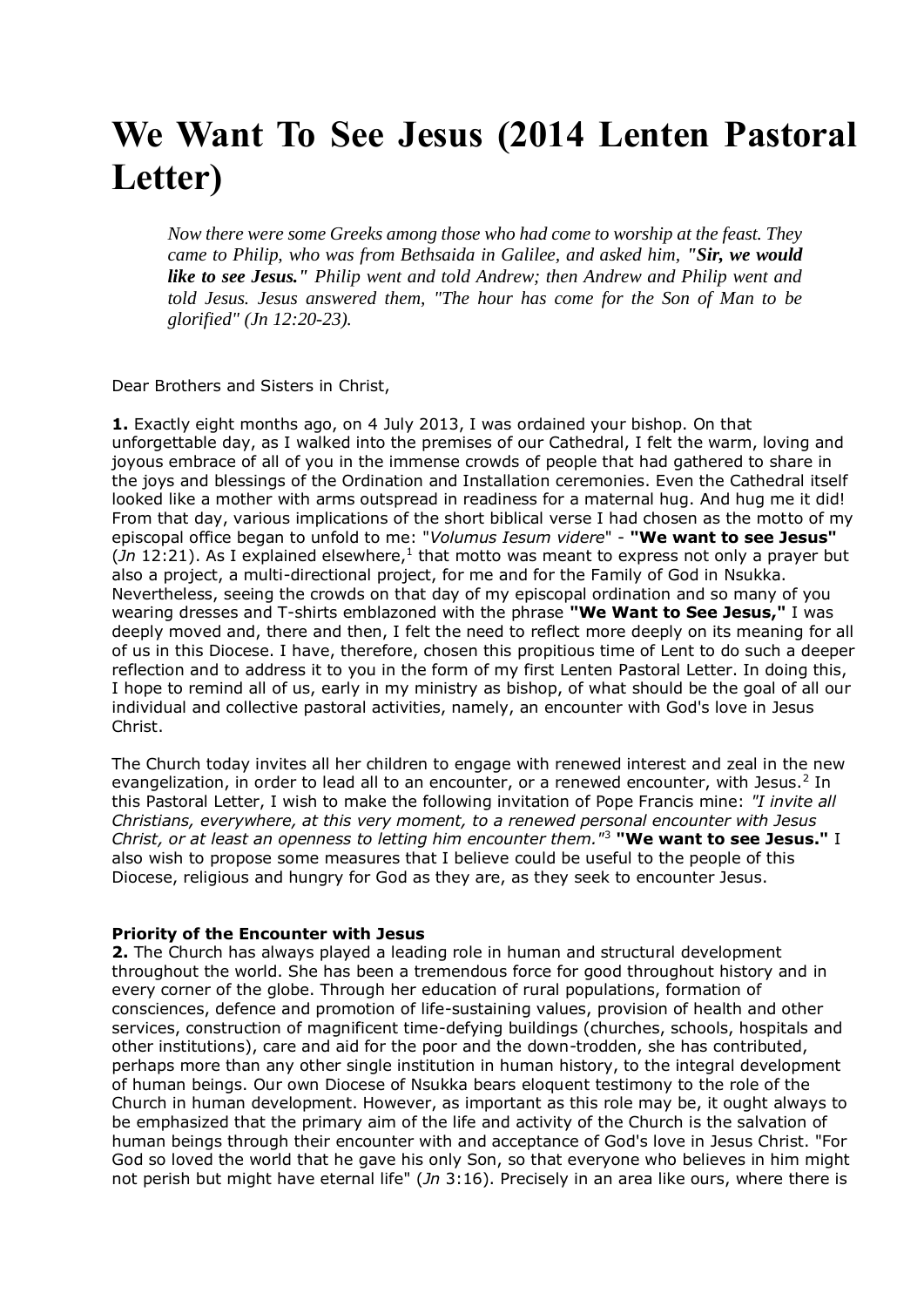so much need for the goods and services which the Church readily and constantly provides, we have to resist the temptation of placing too much emphasis on such goods and services or, worse still, of treating them as ends in themselves. For just as was often the case when Jesus was on earth, so it also happens in our time that many may be favoured by the action of Christ and His Church without experiencing salvation.

**3.** In the same vein, it should be remembered that the proclamation of the gospel is aimed primarily not at a better moral life of human beings but at establishing a relationship, a relationship of love with the triune God who is love (*1Jn* 4:8). Although a radical moral transformation always follows every genuine encounter with God in Jesus Christ (Mary Magdalene, Paul, Augustine, etc.), to put morality first would be to reverse the order. As Pope Benedict XVI reminds us, "being a Christian is not the result of an ethical choice or a lofty idea, but the encounter with an event, a person [Jesus Christ], which gives life a new horizon and a decisive direction."<sup>4</sup> Certainly, this encounter has the power to positively transform not just persons but societies and cultures as well. Indeed, the history of many important segments of the human family could rightly be regarded as a chronicle of Christ-inspired transformations. However, the recent experience of some parts of the world shows that once the transformation takes centre stage, it will not be long before the need for maintaining the encounter is forgotten and decadence immediately sets in.

# **The Natural Human Longing for God**

**4.** There is in the heart of every human being a natural thirst for God, which nothing, except an encounter with Him, can ever totally extinguish.<sup>5</sup> This thirst for God is felt by everybody, including those who claim not to believe in Him or those who have no name for Him. It manifests itself in many different ways. Sometimes its manifestation is very clear, like in religious acts. At other times it is vague and veiled, like in the soft voice of conscience or in the natural desire for excellence or even, paradoxically, in man's anger against God and in violent denials of His existence. Whether we are aware of it or not, the human hunger for God accompanies every action that is *truly* human. The Psalmist, therefore, speaks on behalf of all human beings when he says: "As the dear longs for streams of water, so my soul longs for you, O God. My being thirsts for God, the living God. When can I go and see the face of God?" (*Ps* 42:2-3). St Augustine also expresses the same truth when he exclaims: "You are great, O Lord, and greatly to be praised.... You have made us for Yourself, and our heart is restless until it rests in You."<sup>6</sup>

**5.** The reason for this natural and incessant longing for God by the human being is, as St Augustine suggests, that God created man for Himself and in His own image (*Gen* 1:27). There is in the human being not just the material or biological dimension but also the spiritual dimension. Just as the material or biological dimension of our being constantly longs for food, drink and other things needed to sustain it, so also the spiritual and divine dimension in humans constantly longs for God: "As the dear longs for streams of water...." One could also say: "As my body longs for food and drink, so my soul longs for you, O God." The spiritual dimension in human nature is, therefore, the *intrinsic* source or principle of the *natural* thirst for God. In this sense, the human being is said to be *naturally* a religious being,<sup>7</sup> even when he does not profess any religious faith. This is similar to saying that the human being is a rational being, a being capable of the use of reason, even when he does not make good use of his reason. Since the natural longing for God is rooted in the spiritual dimension of our human nature, its expression is not automatic or instinctive. Biological drives in humans, such as hunger and thirst, are largely instinctive, while spiritual expressions, such as love, hate, work, play, smile, religion and many others, are dependent on human freedom. Hence, one may indeed deny God and his existence, just as one may, out of anger, claim he or she has no father. Such a denial, however, does not cancel one's natural longing for God. It only misdirects it.

**6.** Man's natural thirst for God is not in vain. God makes it possible for man to find Him. On the one hand, the human being naturally longs for God. On the other hand, God continuously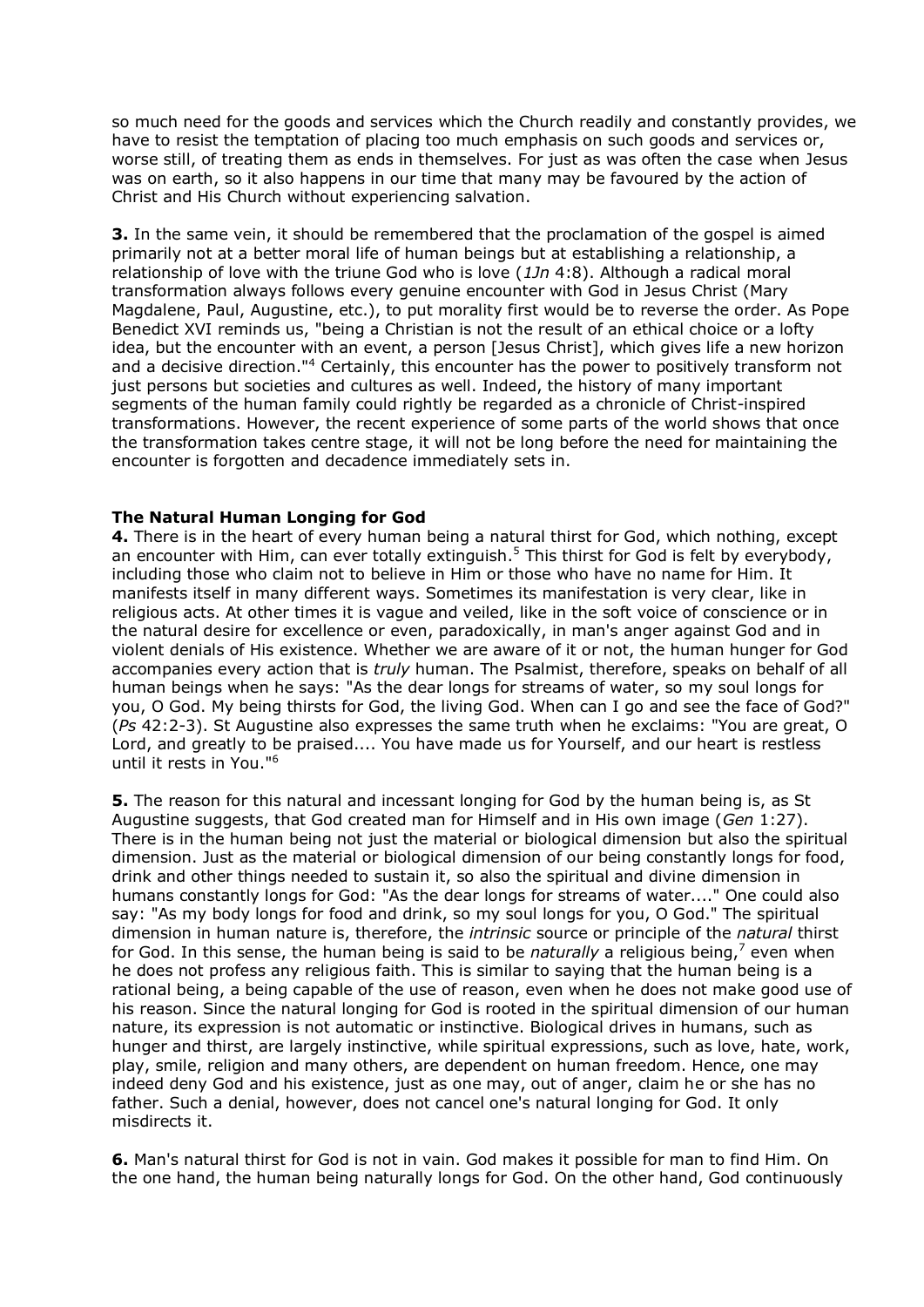reveals Himself to man and, thus, gently beckons him to Himself. In fact, the initiative in any encounter between God and man always comes from God. God Himself is, therefore, the *extrinsic* source of man's thirst for Him, while the spiritual dimension in man is the *intrinsic* source. The natural human desire for God is but a disposition (thanks to the spiritual dimension), which makes man capable of responding to God's invitation. For God's revelation is indeed an invitation to man to enter into a relationship with Him. God reveals Himself in many different ways: from the beauty of creation (cf. *Wis* 13:1-9: *Rom* 1:19-21), through His action in human history and His Word revealed to the prophets, up to His perfect selfrevelation in Jesus Christ, the Son of God made man. Describing God's revealing Word as a symphony that is expressed in many ways, Pope Benedict XVI writes: "While the Christ event is at the heart of divine revelation, we also need to realize that creation itself, the *liber naturae*, is an essential part of this symphony of many voices in which the one word is spoken. We also profess our faith that God has spoken his word in salvation history."<sup>8</sup>

All human beings in all epochs and cultures, therefore, have the possibility of slaking their thirst for God, at least partially. The many religious traditions in the world document the different experiences of human beings as they seek to satisfy their hunger and thirst for God. Addressing himself to a group of early Christians, the author of the *Letter to the Hebrews* wrote: "In times past, God spoke in partial and various ways to our ancestors through the prophets; in these last days, he spoke to us through a Son, whom he made heir of all things and through whom he created the universe" (*Heb* 1:1-2). Although not all peoples had the same direct revelation of God as the Jewish people had through the prophets, there is no people without some experience of God's manifestation. As Christians, we believe that God's self-revelation reached its perfection in Jesus Christ. We also believe that God spoke through the prophets of the Old Testament. That is why their writings are regarded as the Word of God. Nevertheless, besides this direct self-revelation, God also speaks to all human beings, in their hearts, through His creation and through events.

## **The Traditional Religiousness of Our People**

**7.** It is generally accepted that the Igbo, like all African peoples, are very religious people. The human natural longing for God is clearly evident in many aspects of Igbo public and private life. Religion so permeates every aspect of life in the traditional Igbo society that there is no single word for religion in Igbo. The sense of the sacred is very deep and omnipresent in Igboland. Yet Igbo traditional religion does not claim to have prophets who received direct revelation from God. The most some people claim is receiving some form of communication from spirits other than God Himself. Nevertheless, God also "spoke in partial and various ways to our ancestors." God speaks to all human beings, in their hearts, through His creation and through events. Our forefathers organized their religious life according to their experience of God in His various manifestations. Many natural phenomena were believed to be manifestations of God, while innumerable other spirits and the ancestors were seen as intermediaries between God and humans. Indeed the Igbo world was - and for many still is so peopled with spirits that one sometimes has some difficulty in discerning the place and role of the one Supreme Being in that world.

**8.** The moral code inspired by Igbo traditional religion placed much emphasis on the sacredness of life, truth, justice, fairness, fellow feeling and the promotion of community spirit. Igbo traditional religious values and practice were generally aimed at the protection and promotion of human life, now and hereafter. However, given the "varieties of religious experience" (to borrow the expression of William James) and the egalitarian character of traditional Igbo societies, Igbo traditional religion was generally not centralized. Except for a few common festivals and when public order and the common good were at stake, families and individuals were generally left to choose their preferred form of worship and which spirits to sacrifice to. Furthermore, with a certain level of pragmatism, people were free to borrow from others, including strangers, the divinities to worship and could even discard those whom they considered ineffectual *(ikenga adighi ire, a waa ya nku)*. <sup>9</sup> For instance, many of the divinities worshiped in our area, Nsukka, were borrowed from the neighbouring peoples of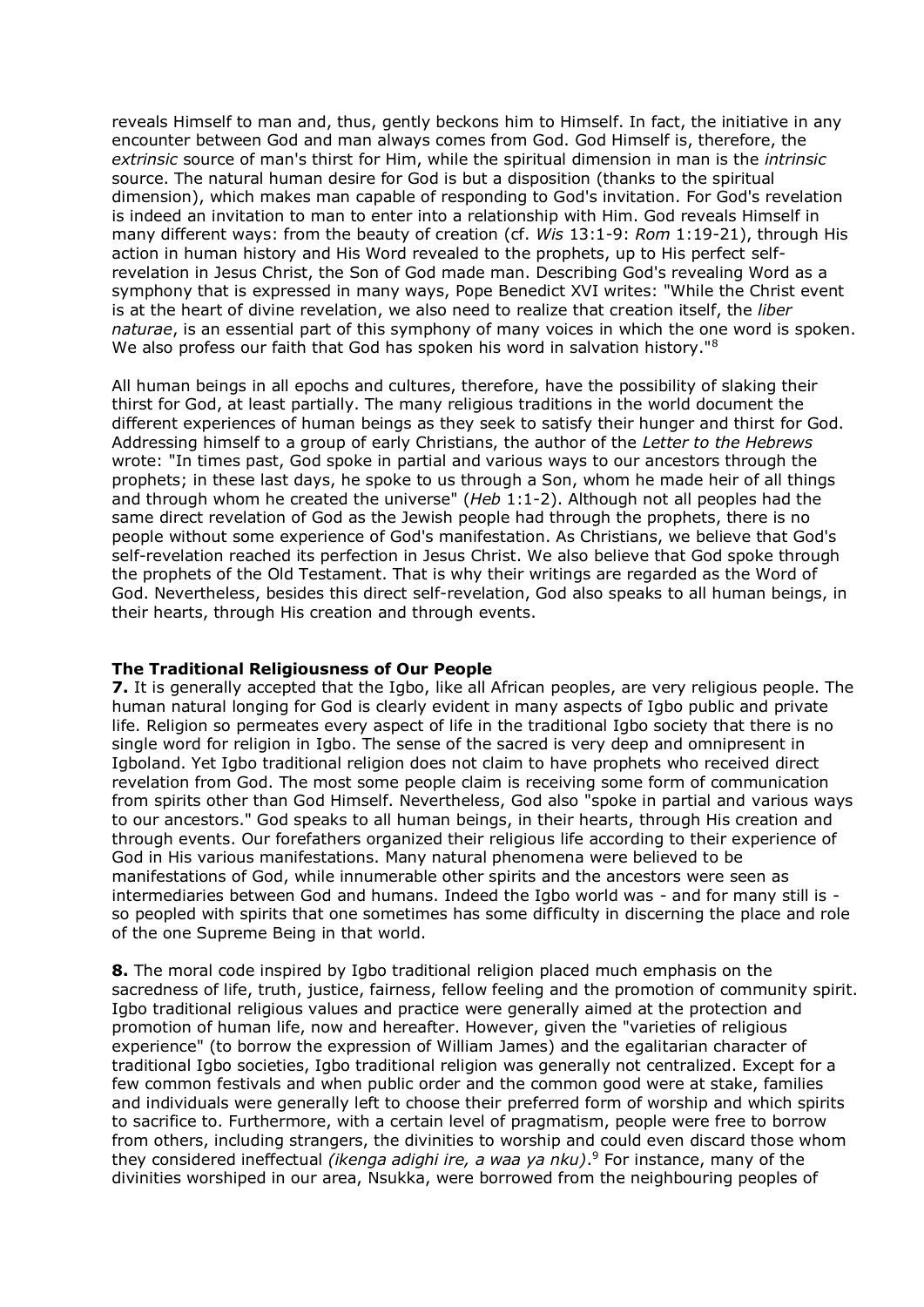#### Igala and Idoma.

**9.** The arrival of the Christian missionaries introduced into Igboland a form of religion that was new in many ways. The missionaries claimed to be bearers of some Good News (*Ozioma*), a message that was *directly* revealed by God Himself in His Son Jesus Christ, the God who became man. Furthermore, they claimed that this message was directed to everybody and that it was indeed necessary for one to accept it in order to have life in abundance (*Jn* 10:10) and to be saved from eternal damnation. The people were therefore *invited* to discard their old religion and embrace the new one. The Christians made many other 'strange' claims besides. The initial response of the Igbo people was, understandably, hesitant and slow. Sometimes the Christian message was treated with scorn and contempt. At other times it encountered firm resistance and even violent rejection. But some people did accept the message. And slowly, but steadily, their number has been growing. Today, barely a hundred years since the arrival of the first Christian missionaries in the area now covered by Nsukka Diocese, the vast majority of the population has embraced Christianity. As the story of Jesus Christ continues to be told in our area, more and more people keep drawing closer to the 'storytellers' because of their desire to encounter Jesus: **"We want to see Jesus!"**

# **The Greeks at the Feast Wanted to See Jesus**

**10.** "In the beginning was the Word, and the Word was with God, and the Word was God.... And the Word became flesh and made His dwelling among us" (*Jn* 1:1&14). The Incarnation is a central teaching of Christianity. The second Person of the Most Holy Trinity became man and lived among human beings. This happened in time and in a place. Jesus, true God and true man, was born among the Jews, a people who had been specially prepared by God for this event that was to change the course of human history for good. Because of the preparation for His coming through the preaching of the prophets, many Jews of Jesus' time were actually expecting Him. That notwithstanding, most of them did not recognize or accept Him when He came. "He came to what was his own, but his own people did not accept him" (*Jn* 1:11). The few who did, often treated Him like a private property - someone meant only for them and for their salvation, to the exclusion of all others. Once in a while, Jesus would gently correct this possessive and exclusivist attitude in His followers, sometimes indirectly (cf. *Mt* 15:21-28; *Mk* 9:39-40; *Lk* 4:42-43). In their defence, however, one may observe that some of Jesus' statements and body language seemed to have supported this attitude. When He sent out the Twelve on their mission He instructed them: "Do not go into pagan territory or enter a Samaritan town. Go rather to the lost sheep of the house of Israel" (*Mt* 10:5-6). And in what one may regard as a deliberately provocative statement He said to His disciples: "I was sent only to the lost sheep of the house of Israel" (Mt 15:24). Nevertheless, after His resurrection, Jesus clearly commissioned His disciples to "go... and make disciples of all nations" (Mt 28:19), "go *into the whole world* and proclaim the gospel to every creature" (Mk 16:15) and to be His "witnesses in Jerusalem, throughout Judea and Samaria, and *to the ends of the earth*" (*Acts* 1:8).

11. Although the disciples of Jesus realized the universal dimension of His ministry only after His resurrection, it already began to emerge during the last Passover feast that He celebrated on earth. On that occasion, Jesus entered the city of Jerusalem in grand style. Many people who had come to Jerusalem for the feast flocked to Him, some carrying palm branches and shouting "Hosanna!" (Mt 26:1-16; Jn 12:13). The religious leaders of the people were upset by this and exclaimed: "Look, *the whole world* has gone after him" (Jn 12:19). Among those in the crowd were some Gentiles, Greeks. We do not know whether these Greeks had heard about Jesus before and had come to the feast hoping to run into Him. The gospel tells us that they had come to the festival for worship (Jn 19:20), although there is no indication that they were proselytes, that is, Gentile converts to Judaism. They may have been brought to Jerusalem by their natural thirst for God. On this occasion, however, this natural thirst was transformed into a burning desire for a personal encounter, a 'one-on-one' meeting with Jesus - to use a popular Nigerian expression.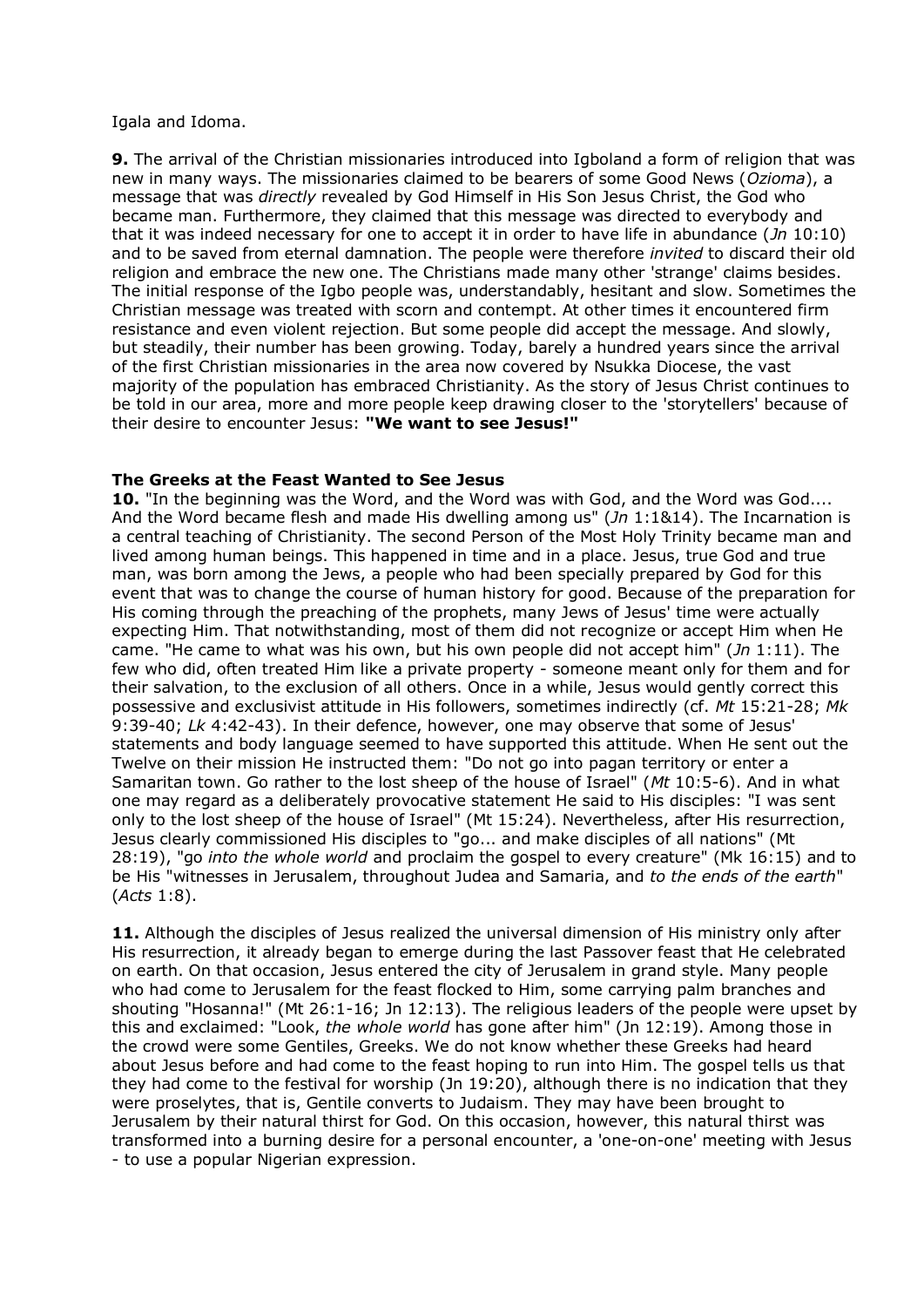**12.** Why were these Greeks looking for Jesus? We know that, in the gospels, people looked for Jesus for many different reasons. The Scribes and the Pharisees looked for Him in order to get Him into some trouble through difficult questions. The Elders and the Chief Priests were always looking for Him to kill Him. He often hid Himself from them. One Herod searched for Him and tried to kill Him as an infant (*Mt* 2:1-20); another Herod longed to see Him, perhaps out of curiosity (*Lk* 23:8). Zacchaeus wanted to see Him because he was looking for one who might understand him. The crowds looked for Him because they wanted some bread and more miracles. The sick looked for Him in search of healing and consolation. Parents looked for Him so that He might bless their children. Mary Magdalene looked for Him in search of forgiveness and out of love (both when she anointed His feet and when she went back to the tomb in the morning of the resurrection). His Mother Mary looked for Him out of motherly love and concern - with Joseph after the journey to Jerusalem (*Lk* 2:41-50); with some of His relations when they taught He was out of His mind, for He was preaching without eating (*Mk* 3:20-21; 31- 35).

But why did these Greeks want to see Jesus? Perhaps they were seeking for wisdom. The Greeks were reputed for that: "The Jews demand signs and the Greeks look for wisdom" (*1Cor* 1:22). But if they had come to the feast for *worship*, then it is possible that in wanting to see Jesus, they were looking for something more than human wisdom. Perhaps they were concerned for Jesus' safety. It can be argued that Jesus' remarks when He was informed of their desire suggest that they came to warn Him about an immediate danger to His life and to advise Him to flee. It is possible, however, that these Greeks simply wanted an encounter with the Saviour. Jesus' reaction, in this case, would mean a kind of **"Now I can die!"** For in these Greeks He had seen all future Gentile peoples - including you and me - who would desire similar personal saving encounter with Him. "The hour has come for the Son of Man to be glorified" (*Jn* 12:23), for the Gentiles have now moved from their natural thirst for God to a longing for a personal encounter with God's love in Jesus Christ. Now is the prophecy of blessed Simeon fulfilled: these Greeks have at last seen in Jesus "a light for revelation to the Gentiles" (*Lk* 2:32). Now the grain of wheat can die, so that it may produce much fruit (*Jn* 12:24). The soil is now prepared to receive it.

## **Like the Greeks, We too Want to See Jesus**

13. The proclamation of the gospel to our people transformed the natural thirst for God in many to a burning desire to encounter Jesus. While the early missionaries spoke to our first Christian converts about Jesus, their hearts must have burned within them (cf. *Lk* 24:32). For some aspects of their traditional religion and philosophy must have disposed them for a positive acceptance of the gospel of Christ. As the Jewish people were prepared for God's revelation in Jesus by the teachings of the prophets, so, according to St Justin, the Greeks were prepared for it by the teachings of their philosophers. Justin Martyr saw Greek philosophy as containing the seeds of the truth of the gospel *(semina Verbi)*. He even held that Plato got some of his ideas from Moses.<sup>10</sup> Similarly, Clement of Alexandria quoted the Pythagorean philosopher Numenius of Apamea who wrote: "For what is Plato, but Moses speaking in Attic Greek?"<sup>11</sup> It can, therefore, be said that for Clement, too, God gave the Greeks philosophers just as He gave the Jews prophets, to prepare them for the message of Christ.<sup>12</sup> As I observed earlier, every people in every epoch has its own experience of God's manifestations. God also spoke to our ancestors in partial and various ways. The religion of our ancestors and their traditional philosophies also contained seeds of the Word of God. Many of their teachings about life, truth, justice, peace, brotherliness, "carry within them the echo of thousands of years of searching for God, a quest which is incomplete but often made with great sincerity and righteousness of heart."<sup>13</sup> Whether or not one agrees with those scholars who claim that there are some striking similarities between the Igbo and the Israelites, especially in their religious and moral codes, $14$  one cannot deny that some aspects of Igbo traditional religion and culture also prepared our forefathers for the reception of the Christian message.

**14.** Although the historical, religious and cultural preparations of peoples may increase their disposition to accept the gospel of Christ, there is, however, no compulsion about it and the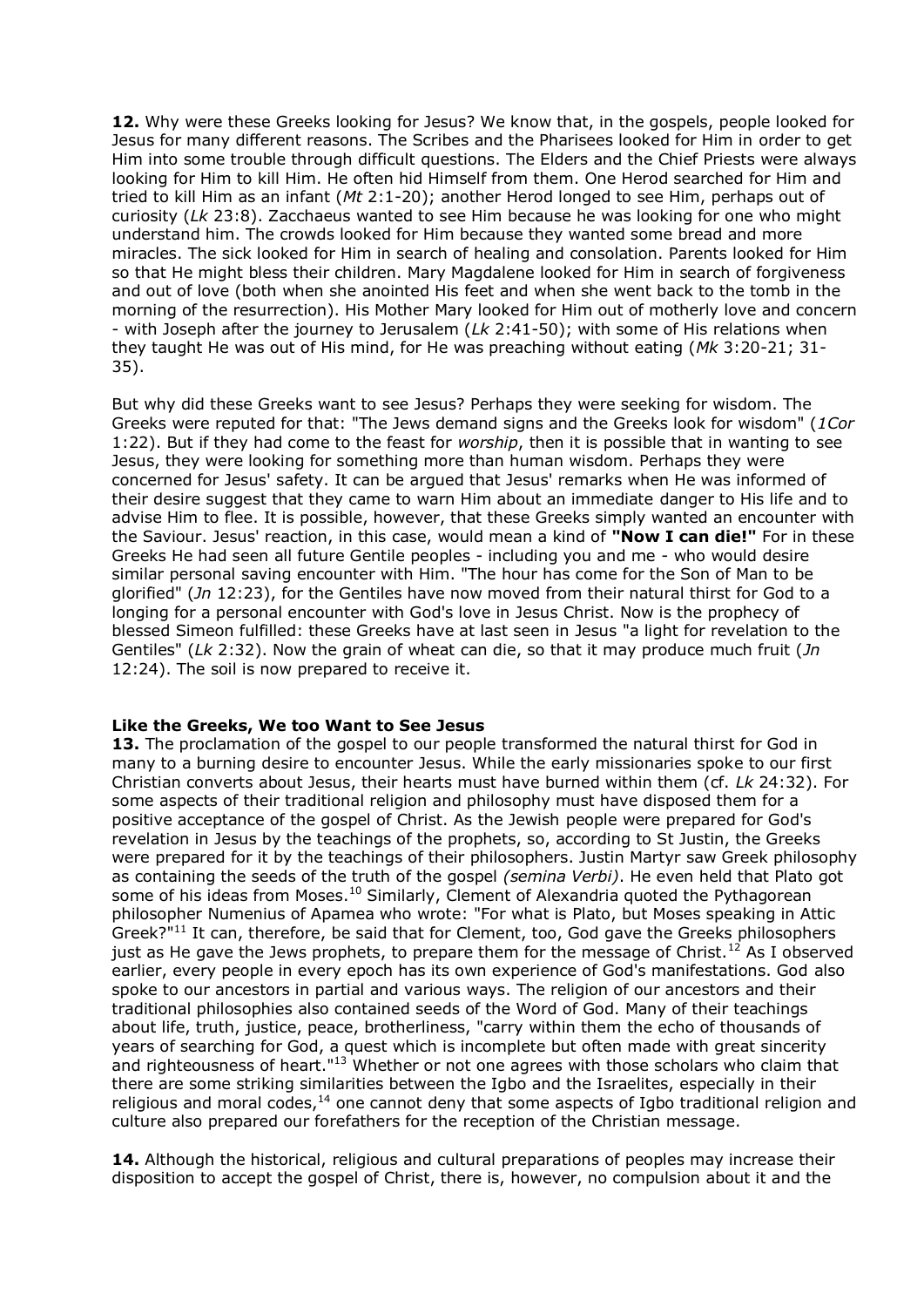acceptance is never collective. Response to Christ is always personal and free, whether among the Jewish people, among the Greeks or among the Igbo people. Freely and individually, therefore, we too have come to the feast, in large numbers. **We want to see Jesus**. But seeing may not be enough for us, for we are a very tactile people. We want to *touch* Jesus and be touched by Him. We want to *hug* Jesus! This is the need that I personally feel in my life as a human being, as a Christian and as a priest. It is the need I also perceive in many others with whom I interact daily. Sometimes we may feel too shy to admit this longing. At other times we may even try to camouflage it. But it never goes away. Let us, therefore, openly admit it, where necessary, even shout it: **"We want to see Jesus!"** Unlike our forefathers, who did not know that God had become man, we who now have this knowledge which has come to us through faith are blessed. "Blessed are your eyes, because they see, and your ears, because they hear" (*Mt* 13:16). We now have the possibility of a more intimate encounter with God in Jesus Christ.

## **Which Jesus Are You Looking for and Why?**

**15.** Our ardent desire to see, touch and hug Jesus, good though it is, is not enough. In the first place, each of us has to ask himself or herself: "Which Jesus am I looking for?" As we approach Jesus He asks us, just as He asked His disciples: "But who do *you* say that I am?" (*Mt* 16:15). The answer each of us gives to this all-important question may depend on the experience he or she brings to the search. Who is Jesus for me? Who is Jesus for you? A great teacher? A prophet? A holy man? A miracle or wonder worker? A healer? Solution to all problems? *Agada ghachiri uzo? O loro ihe loro enyi? Igwe?...* Or is He simply "the Messiah, the Son of the living God," (Mt 16:16); "my Lord and my God"? (Jn 20:28). It is not easy for us as human beings to understand *perfectly* who Jesus is. His Mother Mary heard the things that the shepherds said about Him at His birth as well as what He said about Himself when they found Him in the temple in Jerusalem. She did not quite understand them but kept them in her heart (*Lk* 2:19&50-51). When Peter, the head of the Apostles, left himself open to the inspiration from God, he recognized Jesus as the Messiah, Son of the living God. But when he thought as any normal man would, Jesus saw him as an obstacle - Satan (*Mt* 16:23).

**16.** Closely related to the question of who Jesus is for us is why we look for Him. The gospels tell us of the embarrassing episode where the two brothers, James and John (with their mother, according to Matthew), approached Jesus to ask for positions of advantage among the other Apostles (*Mk* 10:35-37; *Mt* 20:20-21). It was a right move but for a wrong reason. A different scene is depicted during the call of the first disciples in the gospel of John, where the two disciples simply wanted to spend some time in private with Jesus: "Where are you staying?" they asked Him. "Come, and you will see." He replied. And they stayed with him for the rest of that day (*Jn* 1:35-39). This was a right move and for the right reason. In each case, as the people approached Jesus, he asked them what they wanted, in other words "why are you looking for me?" When we say: **"We want to see Jesus,"** He softly asks us: **"Why do you want to see me?"** Although He wants people to come to Him, He wants them to come for the right reasons. "Come to me, all you who labour and are burdened, and I will give you rest" (*Mt* 11:28). If we are looking for Jesus for the wrong reasons, chances are that we may not find Him and, even if we do, we shall not be able to stand Him. Those who came to arrest Him in the garden fell to the ground when they came face-to-face with Him (*Jn* 18:3-6).

17. Earlier, I noted that in the Igbo traditional religion, relationship with God and the other spirits or divinities is often pragmatic, that is, practical and businesslike. Some spirits or divinities are worshiped for the practical purpose of solving particular problems. This pragmatic attitude is also clearly noticeable in the attitude of some Christians today to Jesus. Many want to see Jesus only because they want Him to solve their problems and, possibly, make their life entirely without suffering. In a country like ours, plagued by economic and social hardships as well as by numerous moral evils, many, in the absence of functioning public institutions, see a miracle-working Jesus as the only way out. This has given rise to massive gatherings of Christian groups in this country that can rightly be described as 'miracle shopping malls.' It is not unusual to find Christians who even think that Jesus is under obligation to do what they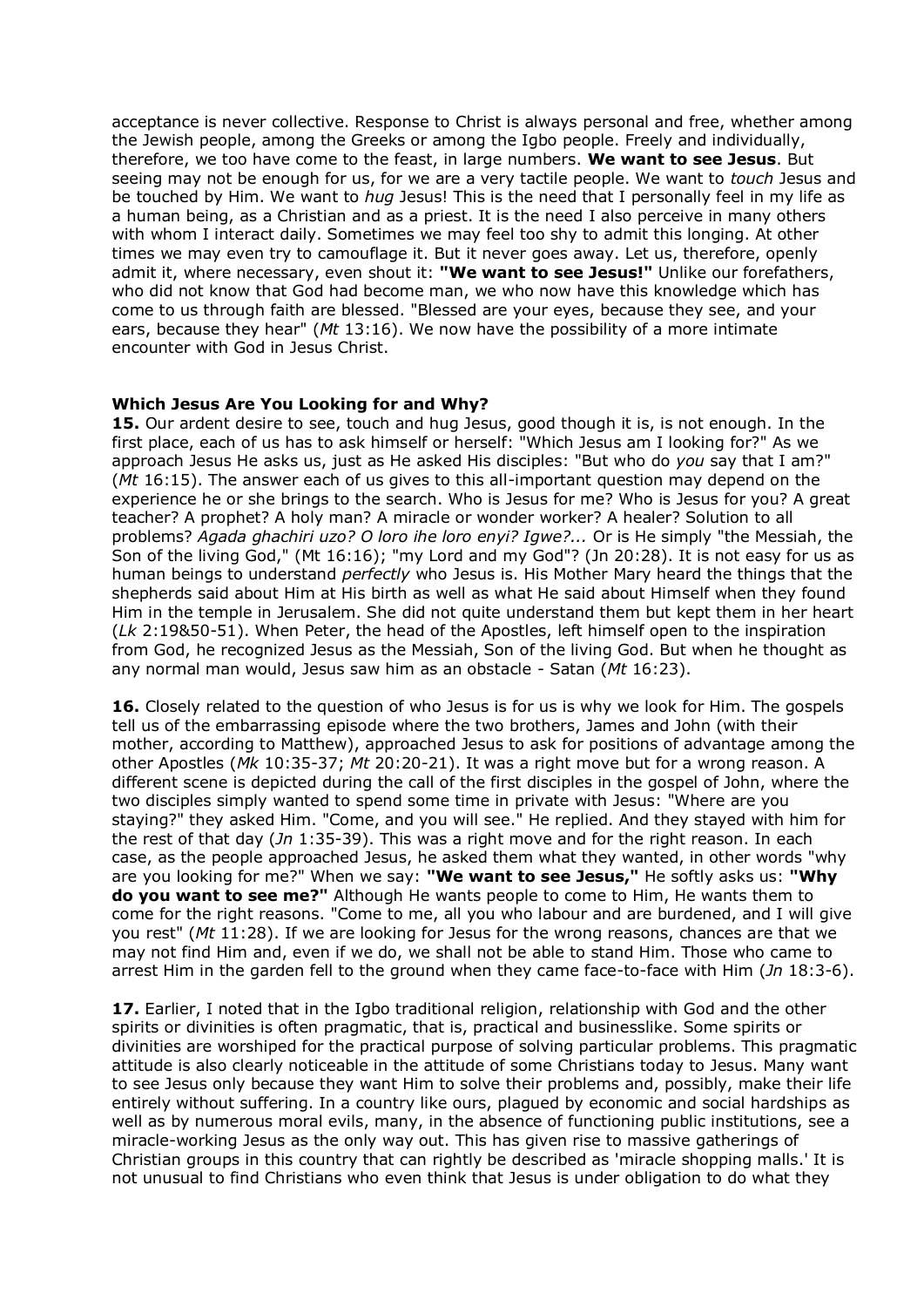request of Him. If you ask Jesus to 'settle' you so that you may stop bothering Him, He may remind you that He owes you nothing. There is therefore the need for us to move beyond this pragmatic attitude to religion.

**18.** It must be pointed out, however, that this attitude is not limited to the Igbo people or to Nigerians alone. It was also found in the crowds that thronged the towns and villages Jesus visited. As we read in the gospel of John: "When the crowd saw that neither Jesus nor his disciples were there, they themselves got into boats and came to Capernaum looking for Jesus. And when they found him across the sea they said to him, 'Rabbi, when did you get here?' Jesus answered them and said, 'Amen, amen, I say to you, you are looking for me not because you saw signs but because you ate the loaves and were filled. Do not work for food that perishes but for the food that endures for eternal life, which the Son of Man will give you'" (*Jn* 6:24-27). Jesus invites us to come to Him. But He wants us to come for the right reasons.

**19.** Sometimes it is not even clear whether it is Jesus we are *really* looking for, or whether we are only running away from something else, particularly evil spirits. In many of our Christians, fear of the evil one is much stronger than the love of God. For such Christians, the beginning of wisdom is *not* the fear of the Lord (cf. *Prov* 9:10; *Ps* 111:10), but rather the fear of evil spirits! Such Christians invest more time and energy in 'casting and binding' evil spirits than in adoring God in Jesus Christ. Hence our Adoration grounds and chapels are filled with people who may not have come to *adore* the Eucharistic Jesus, but are *actually fleeing from evil spirits and evil men*. Priests operating in such centres, as ministers of the Word and Sacraments, have a moral and religious obligation to have pity on these people and *teach them* - the way Jesus always did (*Mt* 9:35-37; *Mk* 6:34). It would be self-deceptive to believe, as some do, that it is better for such Christians to be in the Adoration grounds for the wrong reasons than for them to go to the *dibias*. As long as nothing is done to correct the mentality, chances are that they will eventually end up at the *dibias*' shrines. It is one thing to come to *adore* Jesus, it is another thing to run to him only for protection. For time may come when some may feel they no longer need His protection, and they will leave Him and go their way to self-destruction. This is now happening in some parts of the world. It would be presumptuous to think it will never happen in our land because of the deep religiousness of our people.

**20.** Take the case, for instance, of some children in the village who, being pursued by an *akatakpa* or an *oriokpa* or any other *ma*, run into an elder's house in search of refuge. They may be so engrossed by the presence of the *ma* - for as long as it remains there - that they do not even take notice of the elder sitting right at the centre of his obu. And as soon as the *ma* leaves, they are likely to file out of the elder's compound, just the way they came in. If the *ma* resumes its chase at any other point, or if it continues to harass the children right inside the elder's house, their destination is likely to be another elder's house. In the case just described, which is a common experience in our villages, would it be correct to say that those children *paid a visit* to the elder in whose house they took refuge? Not exactly. They were indeed in his house, but not to pay him a visit, even if at the end they greeted and thanked him. Although they may have been protected by the elder and were unharmed by the *ma*, they were not, however, enriched by the elder. They never *really encountered* him. The situation is certainly different when children, without any compulsion, decide to visit an elder - to pay him respect and homage, to listen to his words of wisdom, or to help him with some chores. Such children return home enriched. And, of course, no *akatakpa* or *oriokpa* would dare disturb them there. In the same way, when people run to Jesus because they believe they are being pursued by evil spirits and evil men, they may be protected by Jesus, but they may not *encounter* Him. But when we seek Him because, like the Magi, we want to pay Him homage (*Mt* 2:2), the encounter is very enriching, and the protection more comprehensive.

**21.** There are, therefore, many reasons for which we may want to see Jesus. But let the main reason be because we realize that He is *the way* to our true destiny as human beings. Jesus is the way to the Father: "I am the way, the truth and the life. No one comes to the Father except through me" (*Jn* 14:6). Our heart longs for God and can only find true satisfaction in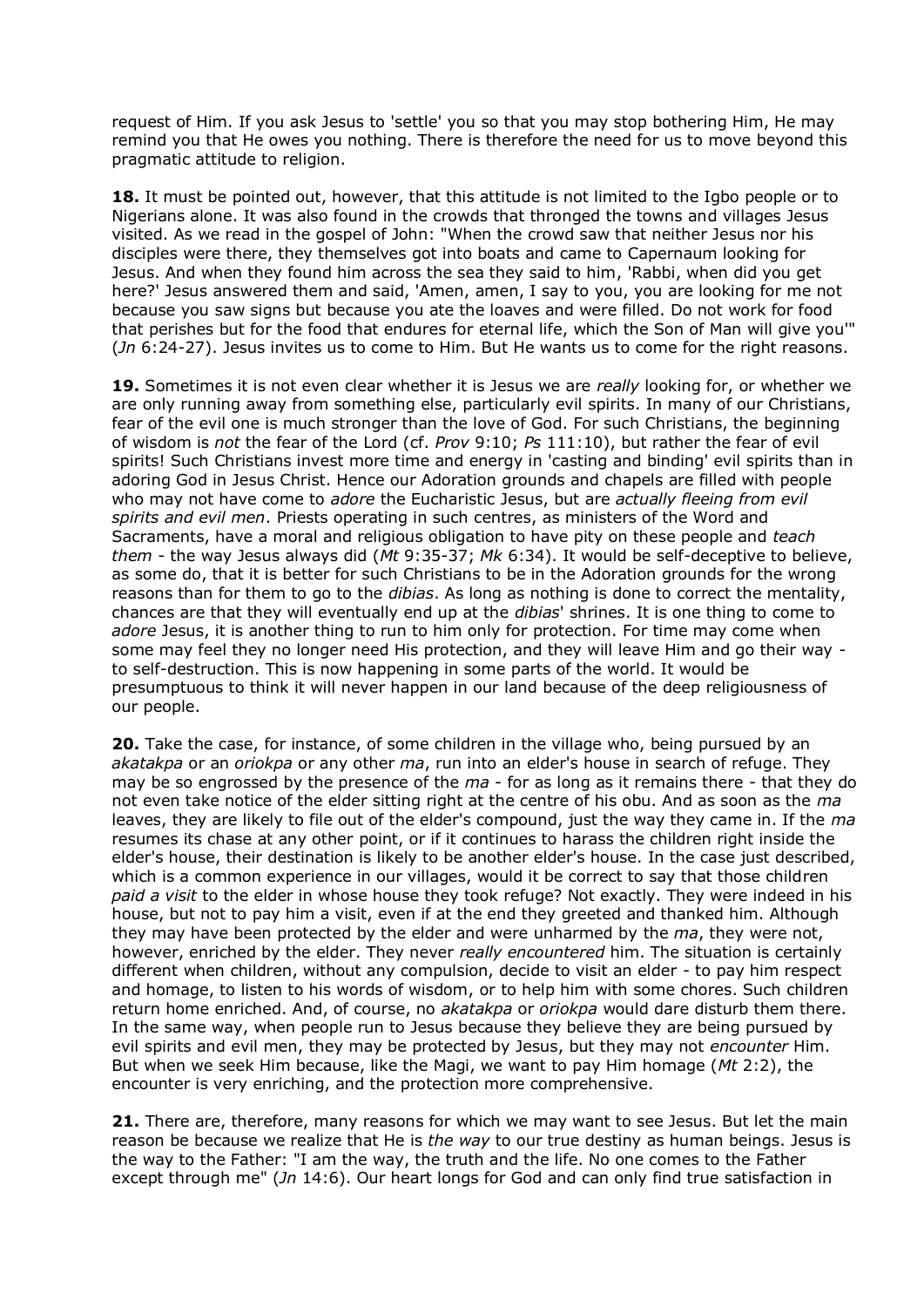Him. Since Jesus is the only way to the Father, it then means that it is only through Him, with Him and in Him that our hearts can find true rest. "Come to me...," He says, "and I will give you rest." This should be the main reason why we want to see Jesus. Every other reason is subordinate to this one. Whether with regard to our search for daily meaning and fulfilment or with regard to our search for the ultimate meaning of our lives, a personal encounter with Jesus is what we need. "Whoever has seen me has seen the Father" (*Jn* 14:9).

*Citizens of heaven Children of the house of the Lord We are going to the Father In the Son, through the Spirit.*

So goes the refrain of a popular entrance hymn by the Spiritan Father, Lucien Deiss.

**22.** The encounter with God in Jesus Christ is in itself the greatest reward that a seeker of Jesus can ever receive. For it fills our life with meaning and joy. This truth is expressed by Pope Francis in a form of a question: "What other reward can God give to those who seek him, if not to let himself be found?"<sup>15</sup> The answer is: "None." All the other blessings and favours we seek from God are contained in this encounter. For this reason, Christ enjoins us to first seek the kingdom of God and His righteousness, and every other thing we desire and worry about will be given us (*Mt* 6:33). Let us seek to be part of God's plan for humanity, let us seek to be enveloped by His fatherly love revealed in Jesus Christ (*Jn* 3:16), and the protection, the healing, the fullness of life, we also rightly seek will be given us as well. An encounter with Jesus fills the human heart with joy.<sup>16</sup>

## **You Are not Searching Alone**

**23.** Like in any other human search - the search for truth, the search for wealth, the search for happiness - in the search for Jesus, we are not alone. The human being is, by nature, a social being. Nobody can say "I" without a "You" and a "We." It is only in the company of other human beings that we recognize ourselves as human beings. **"***We* **want to see Jesus."** Although the encounter with Jesus is always personal, the search for Him is better when undertaken in the company of other seekers. Many of the people we encounter daily are, in effect, also looking for Jesus and they would want us to help them find Him, although they may not explicitly say so (members of our families, our colleagues and friends, even those who may be hostile to us). They could also help us find Him. The realization that we are not in this search alone should embolden and encourage us. Let us take another example from the village experience. When children go out to fetch water, gather firewood, oil-bean seeds *(akpaka)*, palm kernels, hunt for rodents or mushrooms... they usually go in groups. No wise mother would send her child alone into the bush on any of these missions. Only those wicked foster-mothers who exist only in folktales do such things. When working in groups, smatter children often help the slower ones, urging them on. Anybody who has ever been last on the line understands how useful such groups are. When in a group, the weaker one is not quickly noticed *(ayir' n'igwe,ne an'g' ama onye ike gwur')*.

**24. "We want to see Jesus,"** as members of God's Family in Nsukka Diocese: bishop, priests, the religious and the lay faithful. *Ka-ka, onye ayale nwanne ye!* (please, may no one leave his or her brother or sister behind). In the morning of the resurrection, Peter and John were running together to the tomb. John, being younger, ran faster and got to the tomb first. But he could not enter. It was only when Peter arrived and entered that he too entered. It was only then that "he saw and believed" (*Jn* 19:1-10). In the evening of that same day, the disciples were together in one place and Jesus appeared to them. But Thomas was not there. We do not know why. But he did not experience the risen Lord until a week later. This time Thomas was with the rest and Jesus returned to allow him to have the experience as well (*Jn* 20:19-29). Very often our attention is so focused on the doubt of Thomas that we forget that he missed the first experience because he was not with the rest. This is not to suggest that one searching alone will not find Jesus. Jesus permits whoever searches with a sincere heart to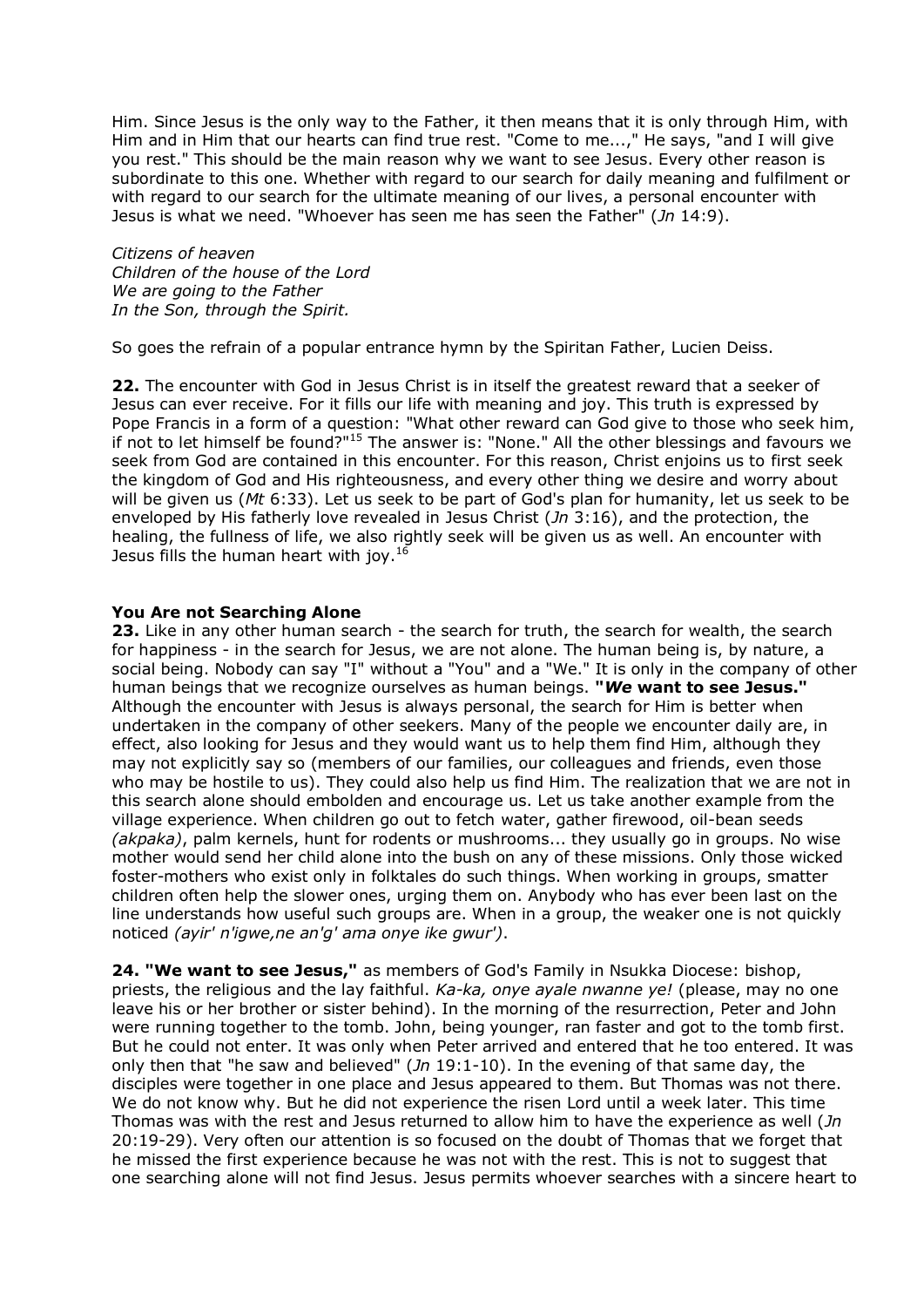find and to encounter Him, as was the case with Mary Magdalene. But when she encountered the risen Lord, He sent her immediately to share the experience with the others (*Jn* 20:11- 18).

**25.** Our culture too needs to encounter Jesus. Every culture needs the same transformation that the encounter with Christ brings about in human beings. The redemption that comes from Christ is needed by and meant for not only humanity in general but also the entire creation and all human cultures. "For creation awaits with eager expectation the revelation of the children of God; for creation was made subject to futility, not of its own accord but because of the one who subjected it, in hope that creation itself would be set free from slavery to corruption and share in the glorious freedom of the children of God" (*Rom* 8:19-21). We believe that God created the whole universe and that God found everything He created very good (*Gen* 1). Because of the sins of human beings, however, the goodness of creation was contaminated: "Cursed be the ground because of you! ... Thorns and thistles shall it bring forth to you" (*Gen* 3:17-18). St Paul in the above passage from his *Letter to the Romans* is reassuring us that just as human fall damaged the beauty of the entire created order, so human redemption will lead to the restoration of the beauty of creation. An encounter with Christ redeems man and, through him, redeems creation.

**26.** If creation, which is God's handiwork is disfigured by man's sins, how much more will culture, which is man's creation, bear the negative signs of human sinfulness. As proud as we may be of our culture, and rightly so, let it always be borne in mind that culture is a cumulative product of human activity. A culture cannot be more perfect than the human beings who produced it. An encounter with Christ will bring forth the best in our culture, making it blossom from within and rendering some of its values universal values. In this way, our culture will itself become an instrument for the expression of the Christian message. The following exhortation of Benedict XVI concerning African in general is equally valid when applied to our culture. "By accepting Jesus, Africa can receive incomparably effective and deep healing. Echoing the Apostle Peter in the *Acts of the Apostles* (3:6), I repeat: what Africa needs most is neither gold nor silver; she wants to stand up, like the man at the pool of Bethzatha; she wants to have confidence in herself and in her dignity as a people loved by her God. It is this encounter with Jesus which the Church must offer to bruised and wounded hearts yearning for reconciliation and peace, and thirsting for justice. We must provide and proclaim the word of Christ which heals, sets free and reconciles."<sup>17</sup>

## **Philip and Andrew Led the Greeks to Jesus**

**27.** Since our search for Jesus is done in the company of other seekers, we should let ourselves be enriched by the experience of others. It often happens that people are led by others to encounter Christ. These Greek seekers could have gone to Jesus directly, as the Greek (Syrophoenician) woman whose daughter was sick did (*Mk* 7:26; *Mt* 15:22). We can speculate about why they rather chose to approach Him through the mediation of Philip. Perhaps it was because he and Andrew had Greek names and the Greeks imagined that they would be more sympathetic to their cause. Perhaps they realized how delicate or difficult the situation was and thought it better to seek help from somebody more familiar with Jesus. But that their choice was a wise one is shown by the fact that Philip did not think it wise to present their request alone to Jesus, but to seek the support of Andrew. Why give up on a good quest just because you think that alone you may not succeed? Have you sought the help of others around you? Remember, you are not searching alone. We ought to learn from these Greek seekers how to humbly ask for help when we need it to encounter Jesus. *And often we need it!* We ought also to learn from Philip. He felt he could not handle the matter alone and asked the help of Andrew, "then Andrew and Philip went and told Jesus" (*Jn* 12:22). Jesus always sent out his disciples in twos (*Lk* 10:1), certainly not without reason. There are many Philips and Andrews around who can lead you to Jesus. You only need to have the *wisdom* to discern them and the *humility* to ask them to help you. And if you are Philip, find your Andrew! You do not need to do it alone.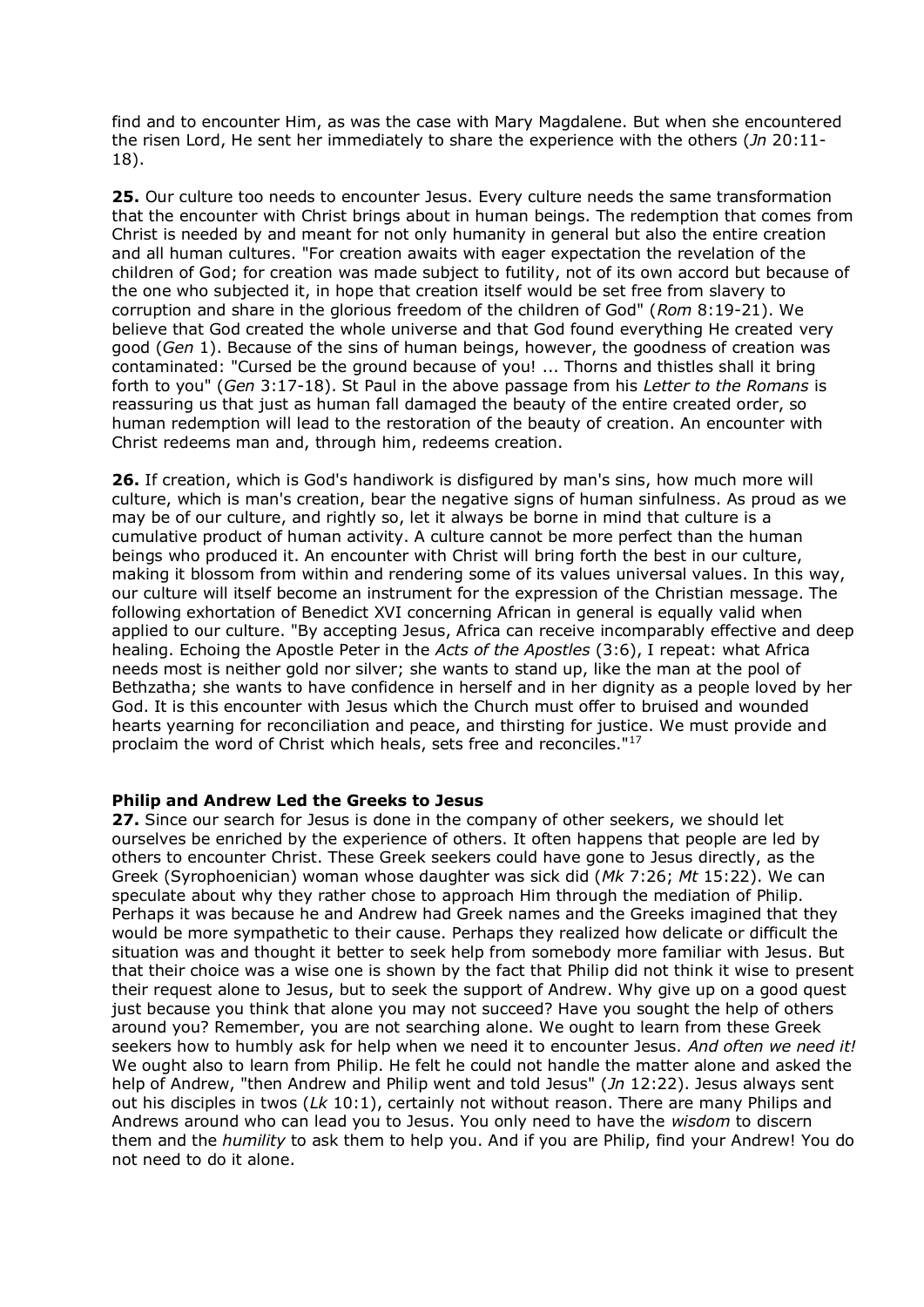**28.** Furthermore, these two Apostles are models to all Christians in many ways. Andrew was one of the first two to be called by Jesus, in the gospel of John. Andrew had been a disciple of John the Baptist and when John indicated Jesus to them as the Lamb of God, Andrew and his companion left John and followed Jesus. Their encounter with Jesus that afternoon was so enriching that Andrew sought out his brother Peter, told him about Jesus and brought him to Him (*Jn* 1:35-42). If we think of the fact that Peter eventually became the head of the Apostles, we can appreciate more fully the importance of the instrumentality of Andrew in the vocation and mission of Peter. In the same way, Philip was called by Jesus the following day. Philip found Nathaniel and told him immediately about Jesus. Nathaniel was sceptical about Jesus of Nazareth being the Messiah. And Philip urged him on: "Come and see." He went and he saw, not simply "the one about whom Moses wrote in the law," as Philip had told him, but *the Son of God!* (Jn 1:43-51). Without the mediation of Philip, the life story of Nathaniel would probably have been different. The actions of these Apostles actually teach us that anyone who *truly* encounters Jesus has an irresistible urge to lead others to Him. The Samaritan woman who encountered Him at the well (*Jn* 4:7-42) is another eloquent example. So was St Paul.

**29.** None of us can assess fully the role that his parents, teachers, preachers, relations, friends, colleagues and other fellow wayfarers have played in his or her relationship with Jesus. Similarly, we may not know what role we are playing in the relationship of other persons with Jesus. As I noted earlier, many of those with whom you interact daily are looking for Jesus. You may be the only Philip or Andrew who can take them to encounter Him, even when they may not be asking you explicitly to do this for them. You may also be leading people to see Jesus or, unfortunately, preventing them from seeing Him, without realizing it. To be able to lead people to Jesus we must be ready to follow him ourselves. This entails sacrifice, for the grain of wheat must die to bear fruit (*Jn* 12:24). "Whoever wishes to come after me must deny himself, take up his cross, and follow me" (*Mt* 16:24).

It ought also to be noted that even when people are led to Jesus by their experience of creation (like the Magi who were led by a star) or by events in their lives (like Paul), at some point they also need help from other human beings. The Magi sought the help of Herod (the wrong person) and he had to consult those who could search and interpret the Word of God in the Scriptures, the chief priests and the scribes (*Mt* 2:1-8). Paul got his revelation directly from Jesus Christ (*Gal* 1:11-12), but he was helped by Ananias to understand the meaning of his first encounter with Jesus, was baptized by Ananias and was always assisted by other believers like Barnabas. Furthermore, his later encounter with the other Apostles reinforced him in his mission (*Gal* 2:1-10). Every Christian can and *should* lead others to encounter Jesus by being the best of who he is and serving God in what he does, thus letting the image of God in him, which has been redeemed by Christ, shine out in its splendour. If Jesus who is the light of the world (*Jn* 8:12) has made all of us light of the world as well (*Mt* 5:14), thus making us share in His being and mission, He expects us to lead others to the Father through Him. "Your light must shine before others, that they may see your good deeds and glorify your heavenly Father" (*Mt* 5:16). People usually "follow the light to new knowledge and discovery" *(The Breviary)*. Encounter with Jesus is a life-long affair and needs to be renewed daily. We need one another to make this possible.

#### **Where may We Find Jesus and How?**

**30.** "Seek the Lord while he may be found" (*Is* 55:6). "But where," you may ask, "can I find Him?" Let it be said immediately that since it is God who freely lets Himself be found by those who seek Him, there is no limit to the places and occasions where one may find Him. Nevertheless, as children of the Church, we can be helped by the faith of the Church and the shared experiences of our believing Community over the years. It has already been pointed out that God reveals Himself in many varied ways. But the primary place for encountering God is in His Word, especially in the Word made flesh, Jesus Christ, who is the ultimate and perfect revelation of God.<sup>18</sup> God's Word is transmitted to us in the Scriptures and in the Apostolic Tradition of the Church. The Apostles and disciples of Jesus handed on to successive generations of Christians what they received from the Lord through their inspired writings in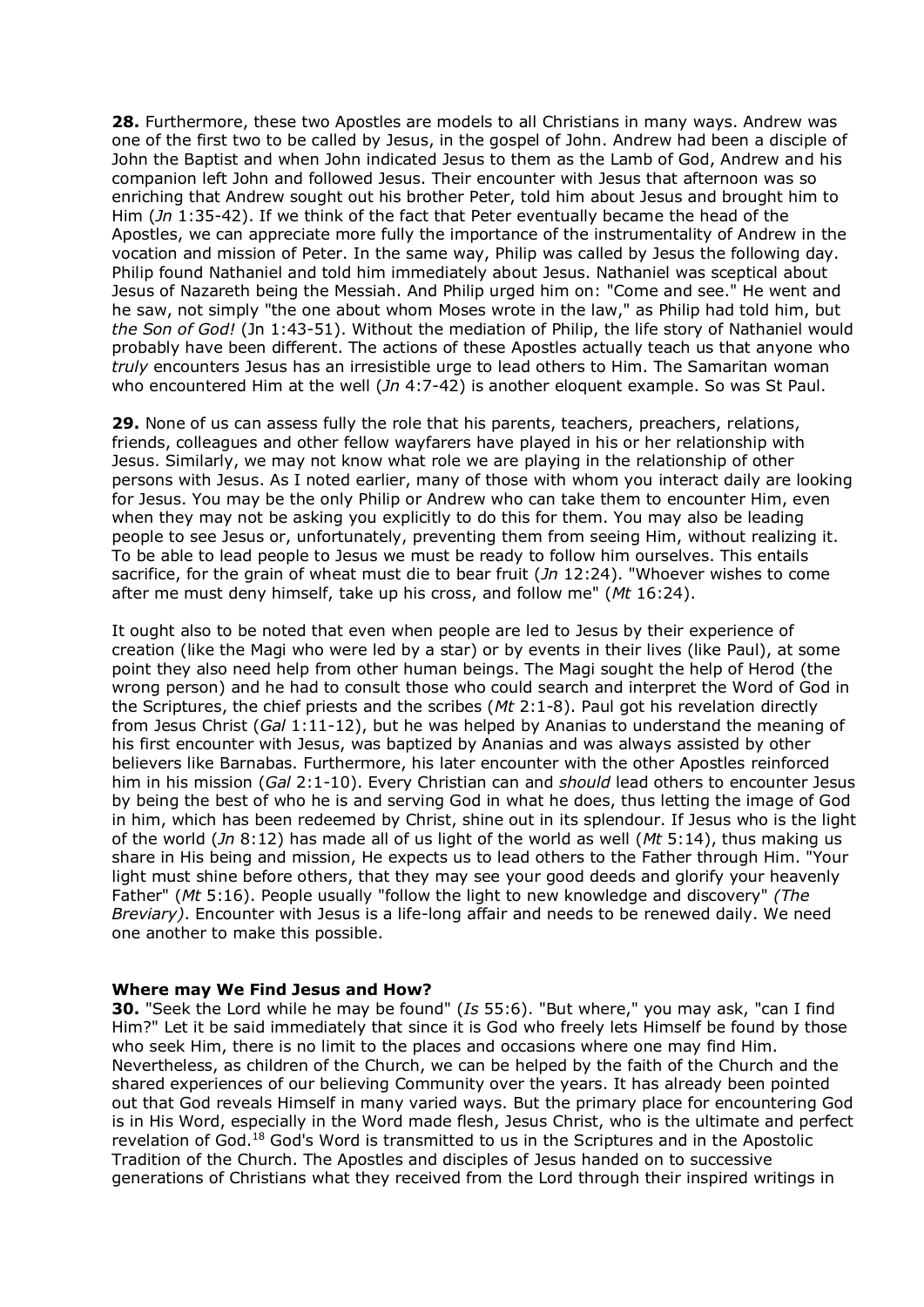the New Testament and their preaching, celebrations and their lives (*1Cor* 11:23-34; *1Jn* 1:1- 4). "Sacred Tradition and Sacred Scripture form one sacred deposit of the Word of God, committed to the Church."<sup>19</sup> For all Christians, therefore, the Bible remains a privileged place for a personal encounter with God. A daily prayerful reading of the Bible offers us an opportunity to encounter God in Jesus Christ. The Word through whom God created the universe (*Jn* 1:3: *Heb* 1:2) became words in the Sacred Scriptures before becoming flesh and dwelling among us (*Jn* 1:14). Hence the Church always exhorts her children to read the Scriptures frequently and devoutly in order for them to have proper knowledge of Christ. For, as St Jerome tells us, "ignorance of Scripture is ignorance of Christ."<sup>20</sup> It is a welcome development that more and more Catholics in our Diocese now own and *read* the Bible frequently. This may be attributed to the influence (a good one) of the new religious movements on our faithful. Those who have not yet formed this beautiful and enriching habit, should lose no further time in doing so.

**31.** While reading the Bible, however, the believer must never lose sight of the fact that it is not just a work of literature, but a product of a believing Community. It is, therefore, within the context of the faith and life of this Community that the Bible can be correctly read and its message fully appreciated. "Know this first of all, that there is no prophecy of scripture that is a matter of personal interpretation, for no prophecy ever came through human will" (*2Pet* 1:20). Hence, the Word of God in the Bible assumes a more profound meaning when it is read by and in the worshiping Community of believers. Jesus Himself said: "Wherever two or three are gathered together in my name, there I am in the midst of them" (*Mt* 18:20). We therefore encounter Jesus in the Word of God proclaimed and explained in liturgical celebrations. In this regard, Benedict XVI affirms: "The liturgy is the privileged setting in which God speaks to us in the midst of our lives; he speaks today to his people, who hear and respond. Every liturgical action is by its very nature steeped in sacred Scripture."<sup>21</sup>

**32.** Priests, as ministers of the Word, therefore, should always be aware of the importance and the delicateness of the responsibility they bear in proclaiming and expounding the Word of God during the Mass and other liturgical celebrations.<sup>22</sup> The homily is an important part of the liturgical action. "The homily," says Pope Francis, "can actually be an intense and happy experience of the Spirit, a consoling encounter with God's word, a constant source of renewal and growth."<sup>23</sup> Some Churches have kept the ancient practice of engraving the verse, "Sir, we wish to see Jesus" on the pulpit, as a reminder to the preacher that the people expect him to offer them Jesus, not his pet ideas, during the homily. It therefore amounts to a grave act of irresponsibility should a priest fail to at least *attempt* to lead the faithful to Jesus through his homilies. To be able to do this, however, the priest must himself first seek to encounter Jesus through prayer and meditation over the sacred text to be proclaimed in the liturgy. The priest's encounter with the Lord will radiate on his face when he speaks to the people, as was the case with Moses (cf. *Ex* 34:27-35). Those of us who bear this grave responsibility should take to heart the following admonition of St Paul to Timothy: "Proclaim the word; be persistent whether it is convenient or inconvenient; convince, reprimand, encourage through all patience and teaching. For the time will come when people will not tolerate sound doctrine but, following their own desires and insatiable curiosity, will accumulate teachers and will stop listening to the truth and will be diverted to myths...perform the work of an evangelist; fulfil your ministry" (*1Tim* 4:2-5). We should preach the Word, in season and out of season, welcome or unwelcome.... Yes. But preachers and ministers of God's Word should *never* yield to the ever present temptation of using the pulpit as a place to settle scores with or vent their anger on some members of the congregation. People in that congregation look up to us expectantly with an unspoken request: **"Father, we wish to see Jesus."**

**33.** The Bible can also be read as a form of prayer or it can motivate the believer to pray. Prayer seems to be the most spontaneous and direct way by which any believer connects with his or her God. Prayer is like a personal and intimate conversation with God. Jesus invites us to enter the inner room of our being, shut the world out, and there converse with our God in the intimacy of our hearts (*Mt* 6:6). This is indeed a simple but very important means of encounter with God in Jesus. Do you want to encounter Jesus? Fall on your knees and search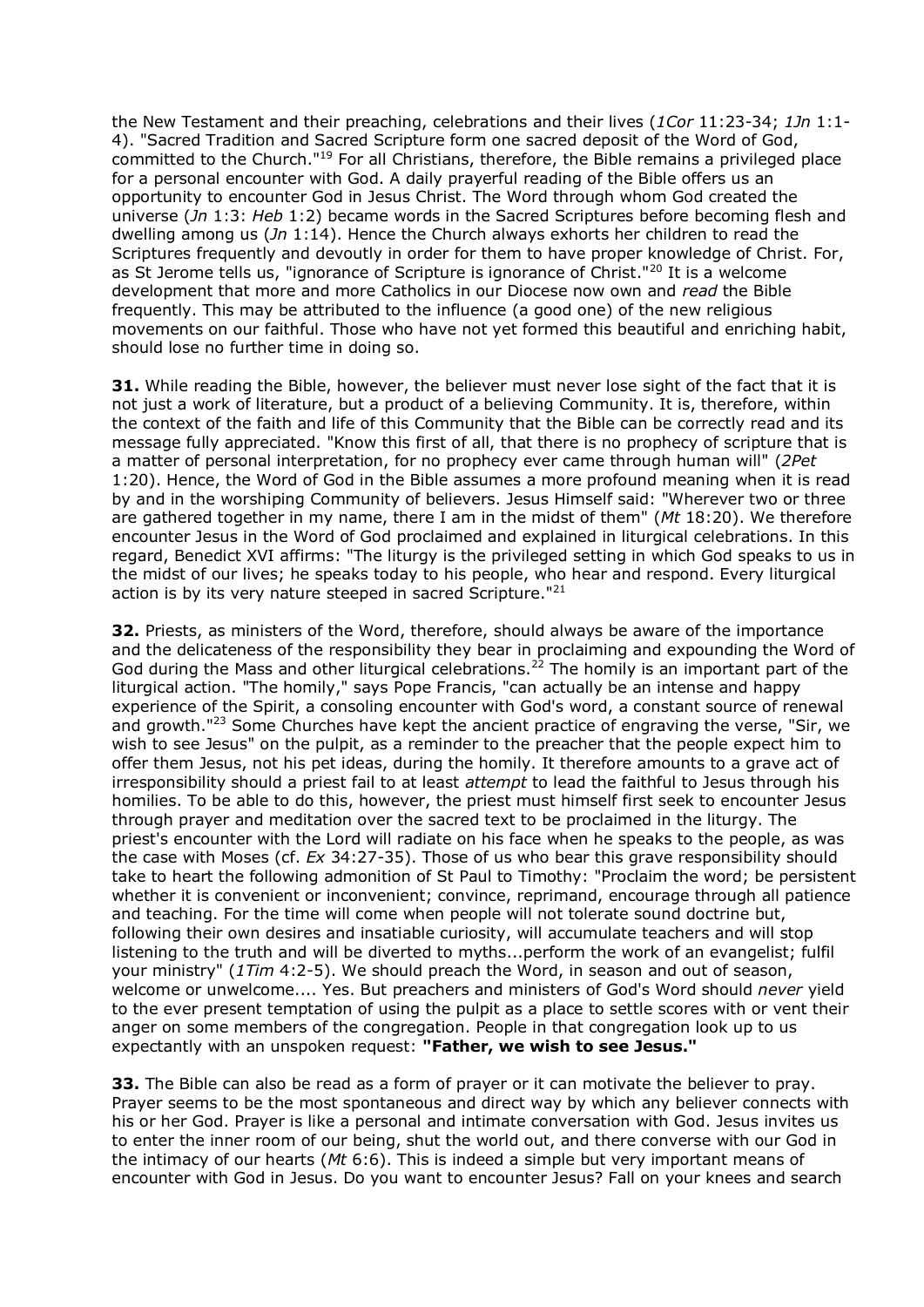for Him in your heart. And you will find Him right there at the door of your heart, knocking (*Rev* 3:20). "Christian prayer," says the *Catechism*, "is a covenant relationship between God and man in Christ. It is the action of God and man, springing forth from both the Holy Spirit and ourselves, wholly directed to the Father, in union with the human will of the Son of God made man."<sup>24</sup> As Christians, we pray through Christ, with Him, and with one another. In Baptism, we are united with Christ and incorporated into His Body, the Church. Therefore, the best form of prayer is the one said as members of this Body. Private prayer is good. Community prayer is best! In this age of social networking, many people, especially younger persons, realize the need for remaining connected with other persons. In fact, the popularity enjoyed by social network today may rightly be regarded as a symptom of the loneliness many suffer in our mass culture. Yet, those who use social network applications (Facebook, Twitter, WhatsApp, Tango, LinkedIn, Google+, MySpace, etc.) know that to remain connected and escape from loneliness, one has to get involved. Otherwise, the flood of information can just pass one by and the feeling of loneliness not only persists but may even get worse. Similarly, in the community prayer of the Body of Christ, it is not enough just to be there. One has also to get involved and add his or her voice to the chorus of voices rising to the Father through Christ. Unlike the anonymous mass in social network, however, every single voice in the community prayer of the Church is unique and is recognized by Christ the Head of the Church.

**34.** In the celebration of the Sacraments, the Church combines the reading of the Bible with community and private prayer. Hence, Christians can also encounter Jesus whenever they celebrate the Sacraments devoutly. The two disciples of Jesus on the way to Emmaus in the evening of the day of the resurrection, met a 'stranger' along the way and their hearts burned within them as this 'stranger' explained the Scriptures to them. But they *recognized and encountered the Risen Lord at the breaking of the bread* (*Lk* 24:13-35). The Sacraments were instituted by Jesus Christ as means of His abiding presence in the Church, through the action of the Holy Spirit. *The Catechism of the Catholic Church* teaches: "The mysteries of Christ's life are the foundations of what he would henceforth dispense in the sacraments, through the ministries of his Church... Sacraments are 'powers that come forth' from the Body of Christ, which is ever-living and life-giving. They are actions of the Holy Spirit at work in his Body, the Church. They are 'the masterworks of God' in the new and everlasting covenant."<sup>25</sup>

**35.** The Eucharist, "source and summit of Christian life,"<sup>26</sup> and Penance are two Sacraments in which Christians can daily renew their encounter with God's love in Jesus Christ. The Holy Eucharist, the sacrifice of the Body and Blood of Christ, instituted by Our Lord and entrusted to the Church "to perpetuate the sacrifice of the cross throughout the ages until He should come again, $127$  is the greatest gift God gave to human beings as a means of direct personal encounter with Him. Whenever we celebrate the Eucharist devoutly and receive the Body and Blood of Christ, we enter into a real and intimate communion with God in Christ. We have Jesus' word on it: "Whoever eats my flesh and drinks my blood remains in me and I in him" (*Jn* 6:56). Similarly, when we approach the throne of God's mercies in the sacrament of Penance, we have a liberating encounter with Jesus as we hear Him say to us: "Your sins are forgiven... go in peace" (*Lk* 7:48&50). When we go to confession, we take a position like that of Peter after denying Jesus, so that when the merciful Lord turns and looks at us, our eyes may meet His (*Lk* 22:61). This encounter has a healing and restoring effect. It heals us of the self-inflicted wounds of our sins and restores in us the true image of God disfigured by sin. May I exhort all Christians, especially during this sacred season of Lent, to rediscover the hidden treasures in this Sacrament. I equally make a passionate appeal to all priests to please make themselves available for its celebration. Furthermore, with Pope Francis, "I want to remind priests that *the confessional must not be a torture chamber but rather an encounter with the Lord's mercy which spurs us on to do our best."*<sup>28</sup>

**36.** Jesus also offers us another virtually unlimited space and occasion to encounter Him in our brothers and sisters. "Amen, I say to you, whatever you did for one of these least brothers of mine, you did for me" (*Mt* 25:40). Love shown to our brothers and sisters, especially those in need, offers us a direct line for an encounter with God's love in Jesus. In a society like ours, where there is so much need, privation and suffering, and where many tricksters and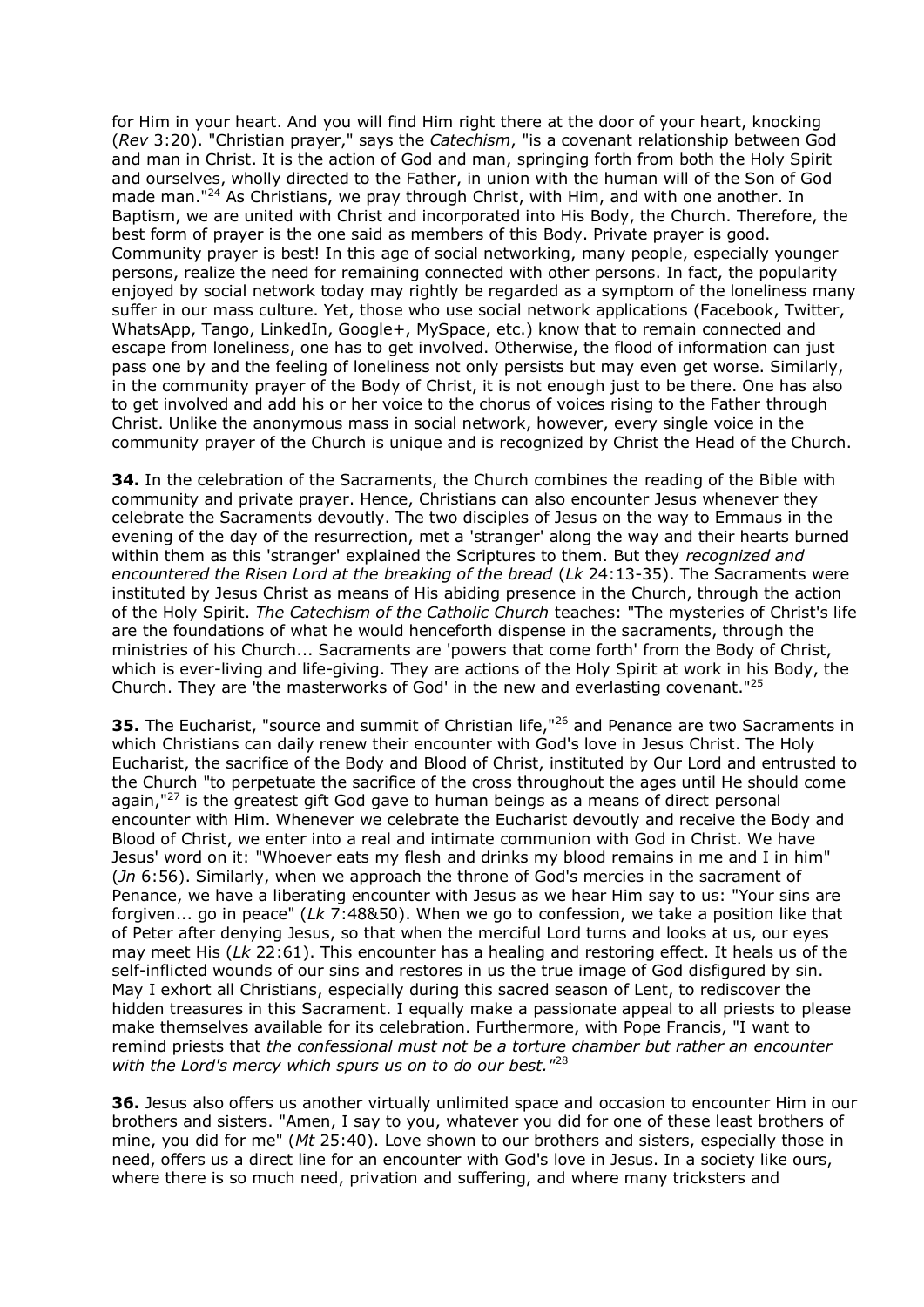fraudsters are ever ready to exploit the charitable person, it may sometimes be difficult to know when to help and when not to. Some people who are not sick or hindered in any way seem to have rather chosen begging as their 'profession,' spinning all kinds of lies with which they emotionally blackmail the kind-hearted. We are, therefore, sometimes assailed by doubts about whether to help or not. Nevertheless, it is always better to make a mistake by helping someone who may not be in need of help than by failing, because of our doubts, to help someone who actually needs it. Poverty has dehumanized many people in our society. Christ's face has been disfigured in many by the sins of greed, corruption and apathy. Although these faces, like that of the suffering Jesus, have lost their original beauty, whoever, like Veronica, lifts his or her hand to restore some beauty to these faces, will have the image of Christ imprinted in his or her heart.

**37.** All those persons (public office holders, politicians, entrepreneurs, religious speculators, etc.) whose actions or inactions have created the dehumanizing poverty in our society should not think that mere charitable hand-outs can lead them to encounter Jesus in the poor. Like short Zacchaeus (*Lk* 19:1-10), they have to find a 'tree' to climb, because of their spiritual and moral dwarfism, so that they may see Jesus in the crowds of human beings they trample underfoot like worms. They need a change of attitude towards these least of the Lord's brothers and sisters and treat them as their brothers and sisters as well. Only then will the Lord recognize them as children of Abraham (*Lk* 19:9).

**38.** There are also many other places and occasions in which we can encounter God's love in Jesus: in the self-giving love of couples to each other, in the loving obedience of children to their parents and care for them (especially when they get older), in the expression of the beauty of creation through art and music, in the defence and promotion of the rights of the oppressed, in the concern and care for the created order... The few that I have briefly reflected on above are only meant to show us how near Jesus is to all who seek Him with a sincere heart and how possible it is for all to find Him.

#### **Conclusion**

**39.** "We want to see Jesus." This desire is felt by every Christian, although it may be felt in different degrees by different persons. In some, it is so ardent that it becomes a conscious daily longing. In others, it is so faint that it is hardly noticeable, because it has been suffocated by other 'junk desires.' The desire to see Jesus is also felt by non-Christians, since every human being naturally longs for God and Jesus is the way that leads to God. The consoling thing is that Jesus also wants to see us. That is why He came into the world. As we seek to encounter Him, He also seeks to encounter us. In fact, our desire to encounter Him is made possible by Him. As the Church prays in the fourth Eucharistic Prayer: "For you came in mercy to the aid of all, so that those who seek might find you" *(The Roman Missal)*. The Lord has placed in our hearts and within the Church the means of finding Him. Very often we fail to encounter Him, either because we do not seek Him or because we seek Him in the wrong places or for wrong reasons.

**40.** As we begin the journey of renewal in this sacred season of Lent, may we return to the warm embrace of the Mother Church, so that together **WE** may seek the Lord where and while He may be found, following the time-tested pathways that were used by our Mother Mary, the Apostles and the saints. These looked for Him in the past and found Him. We shall also find Him, if we seek with sincere hearts and follow the right paths. In the rough sea of our lives, the boat of Peter and the Church guided by Our Lady, Star of the Sea and help of Christians, will surely bring us face-to-face with Jesus. An encounter with Him will renew our missionary and pastoral zeal, keep evil spirits, thoughts and actions away from us, transform and purify our culture and make us agents of positive change in our society. For He makes all things new (cf. Rev 21:5). Above all, *an encounter with Him will fill our hearts with joy!*